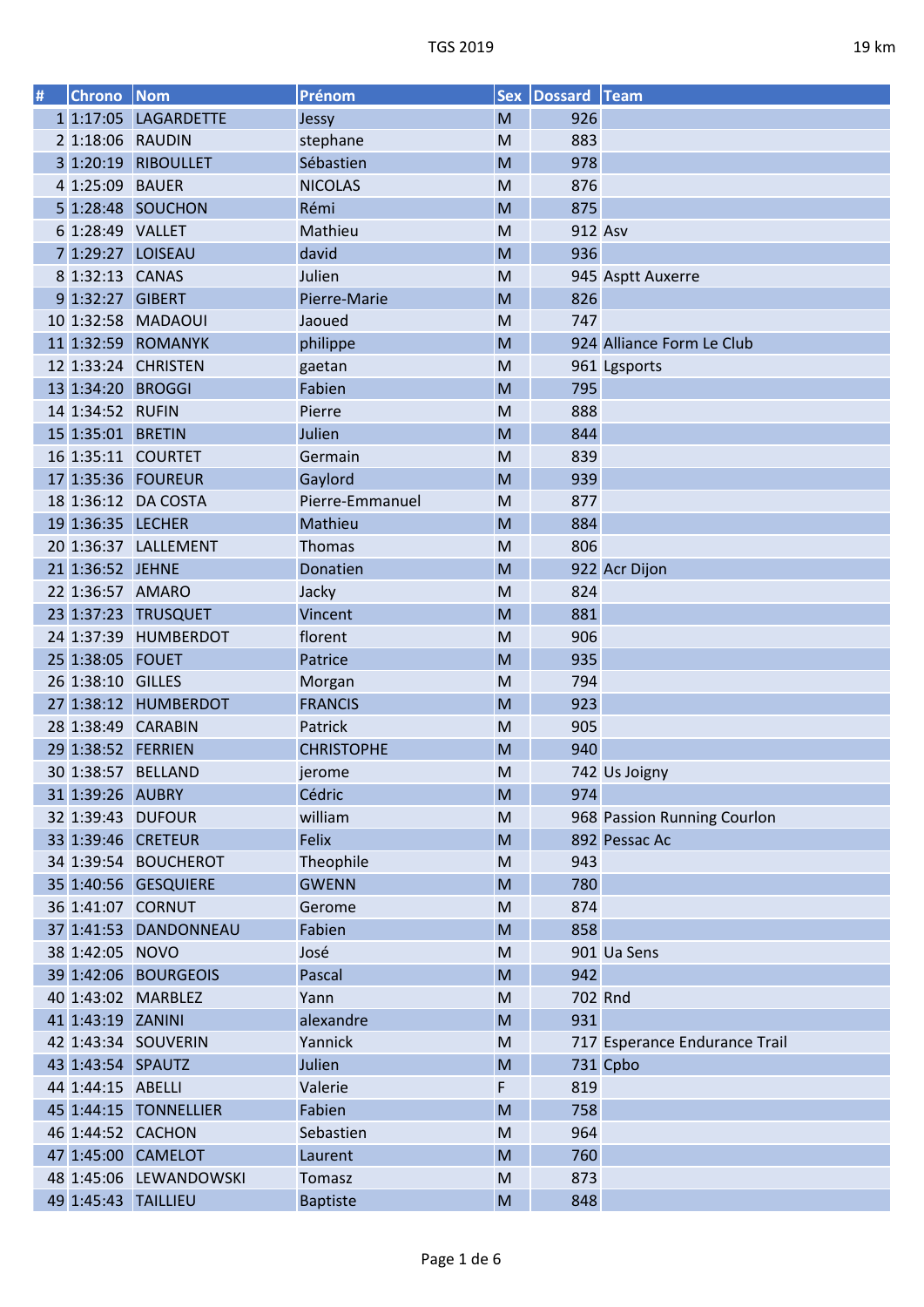| # | <b>Chrono</b>      | Nom                   | Prénom                 | <b>Sex</b>  | <b>Dossard Team</b> |                                       |
|---|--------------------|-----------------------|------------------------|-------------|---------------------|---------------------------------------|
|   |                    | 50 1:45:49 SANGLIER   | Jean-Pierre            | M           | 919                 |                                       |
|   |                    | 51 1:45:53 WYNDAELE   | Christelle             | F           | 969                 |                                       |
|   | 52 1:46:05 COSTA   |                       | <b>EMMANUEL</b>        | M           | 751                 |                                       |
|   | 53 1:46:11 GAULT   |                       | Matthieu               | M           | 852                 |                                       |
|   |                    | 54 1:46:15 CHAULEAU   | Ludovic                | M           | 822                 |                                       |
|   | 55 1:46:29 LOISON  |                       | Valentin               | M           | 836                 |                                       |
|   |                    | 56 1:46:40 LAMMERS    | <b>EDOUARD</b>         | M           | 752                 |                                       |
|   | 57 1:46:54 GALLOIS |                       | Sébastien              | M           | 756                 |                                       |
|   |                    | 58 1:47:27 VIGOUREUX  | Thibault               | M           | 745                 |                                       |
|   |                    | 59 1:47:52 GUITTON    | Francis                | M           | 777                 |                                       |
|   |                    | 60 1:47:56 HENNING    | Per Johannes Havmøller | M           |                     | 977 Fredensborg Atletik Klub Danemark |
|   | 61 1:49:10 TORRÈS  |                       | Jean-Louis             | M           | 776                 |                                       |
|   |                    | 62 1:49:11 GIMENEZ    | Joël                   | M           | 955                 |                                       |
|   |                    | 63 1:49:29 PERDREAU   | mathieu                | M           | 755                 |                                       |
|   |                    | 64 1:49:38 DUBRULLE   | <b>Benoit</b>          | M           |                     | 918 Usac Chapelle St Luc              |
|   |                    | 65 1:50:16 BERTHIER   | Valentin               | M           | 937                 |                                       |
|   |                    | 66 1:50:30 BASTIANSEN | Anne                   | F           |                     | 718 Fredensborg Atletik Klub Danemark |
|   |                    | 67 1:50:52 TOULORGE   | julie                  | F           | 757                 |                                       |
|   | 68 1:51:00 KHALEF  |                       | Mike                   | M           | 930                 |                                       |
|   |                    | 69 1:51:02 DURAND     | Quentin                | M           | 769                 |                                       |
|   |                    | 70 1:51:03 GUILLERMET | Antoine                | M           | 879                 |                                       |
|   | 71 1:51:06 TRYGAR  |                       | Martyna                | F           |                     | 815 Finisz Rymanów                    |
|   |                    | 72 1:51:40 LARRECQ    | Simon                  | M           | 805                 |                                       |
|   |                    | 73 1:51:41 PRIMARD    | <b>ERIC</b>            | M           | 849                 |                                       |
|   | 74 1:51:54 BAUDRY  |                       | <b>Nicolas</b>         | M           | 950                 |                                       |
|   |                    | 75 1:51:54 BOUCHET    | Samuel                 | M           | 970                 |                                       |
|   | 76 1:51:54 LEBEAU  |                       | Gregory                | M           |                     | 789 Team 77                           |
|   |                    | 77 1:51:57 GUILLARD   | <b>THOMAS</b>          | M           | 960                 |                                       |
|   |                    | 78 1:51:59 LECLERCQ   | Nadia                  | F           |                     | 872 Usjoigny                          |
|   | 79 1:52:00 PASCAL  |                       | <b>MARIELLE</b>        | F           |                     | 830 Usjoigny                          |
|   | 80 1:52:18 LOUIS   |                       | Yoan                   | M           | 962                 |                                       |
|   | 81 1:52:20 BIERRY  |                       | Maxime                 | M           | 829                 |                                       |
|   | 82 1:52:45 GUYOT   |                       | Frederic               | M           | 925                 |                                       |
|   |                    | 83 1:53:17 GOULLEY    | adrien                 | M           | 951                 |                                       |
|   |                    | 84 1:53:17 SOCCARD    | Alexandre              | M           | 985                 |                                       |
|   | 85 1:53:26 PACKO   |                       | Gérald                 | M           | 808                 |                                       |
|   | 86 1:53:33 BIENTZ  |                       | sophie                 | $\mathsf F$ | 841                 |                                       |
|   | 87 1:53:51 DEL PIN |                       | Mario                  | M           | 711                 |                                       |
|   | 88 1:54:04 PAYET   |                       | Emmanuel               | M           | 773                 |                                       |
|   |                    | 89 1:54:30 OVERNEY    | <b>PASCAL</b>          | M           |                     | 800 Usac Chapelle St Luc              |
|   |                    | 90 1:54:36 BESSAQUE   | Charlotte              | F           | 946                 |                                       |
|   | 91 1:54:51 PILLARD |                       | <b>YANNICK</b>         | M           |                     | 896 Sens Route Trail                  |
|   | 92 1:54:52 GOUZIN  |                       | morgane                | F           | 790                 |                                       |
|   | 93 1:54:54 MARIOT  |                       | Charles                | M           | 792                 |                                       |
|   | 94 1:55:07 SORIN   |                       | <b>DELPHINE</b>        | F           |                     | 878 Us Joigny                         |
|   | 95 1:55:22 RESNAIS |                       | François               | M           | 870                 |                                       |
|   |                    | 96 1:55:29 BAILLEUL   | <b>WILFRIED</b>        | M           | 825                 |                                       |
|   | 97 1:55:47 PANNY   |                       | Anthony                | M           | 907                 |                                       |
|   |                    | 98 1:55:53 DUMONTET   | <b>DAVID</b>           | M           | 861                 |                                       |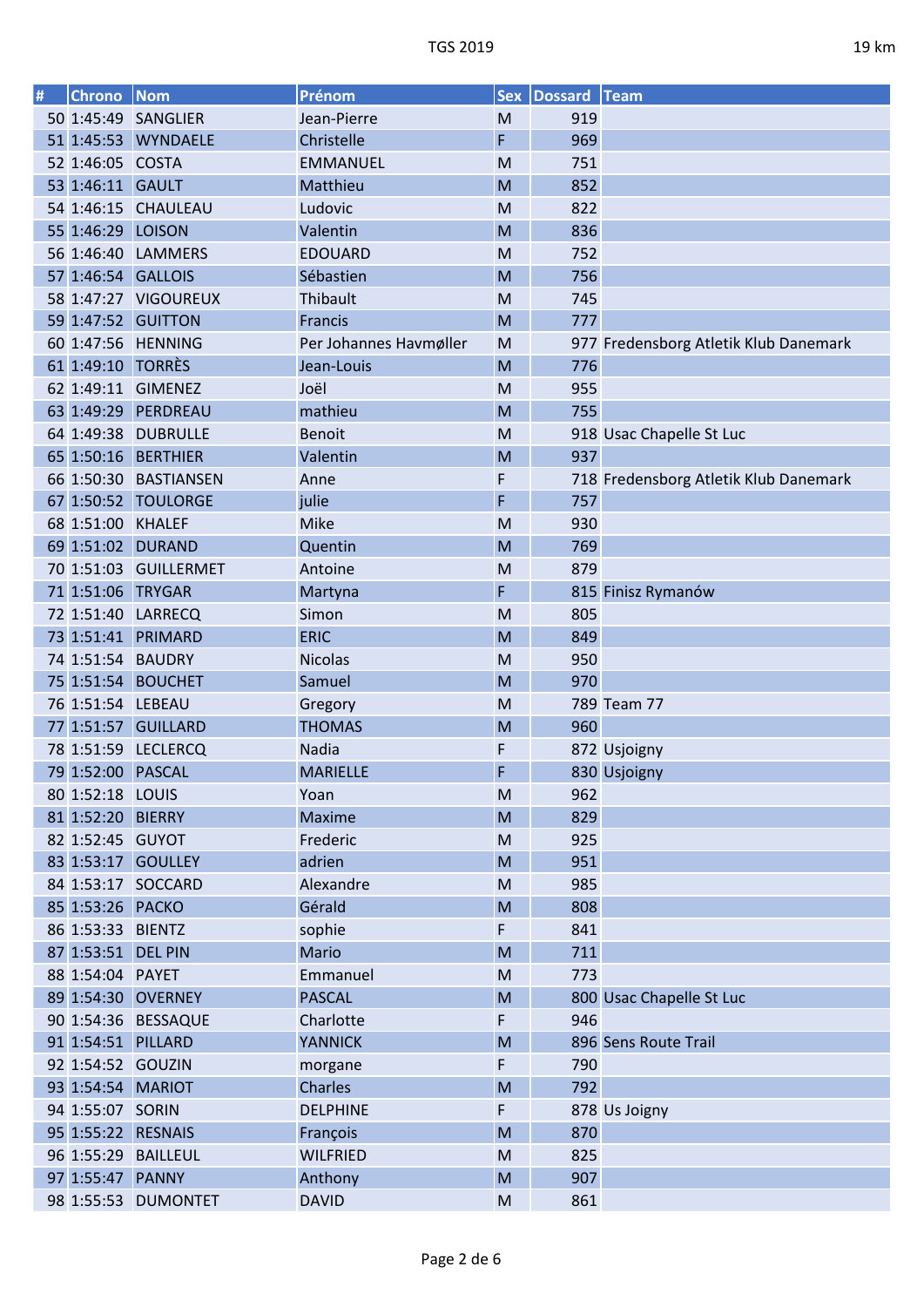| # | Chrono   Nom       |                             | Prénom            |           | Sex   Dossard   Team |                              |
|---|--------------------|-----------------------------|-------------------|-----------|----------------------|------------------------------|
|   |                    | 99 1:55:53 DEMEULEMEESTER   | Vincent           | M         | 791                  |                              |
|   |                    | 100 1:55:53 CANGIALOSI      | Fabrice           | M         | 975                  |                              |
|   |                    | 101 1:56:02 BOUCHARINC      | Katia             | F         | 811                  |                              |
|   | 102 1:56:12 DEWEZ  |                             | laurent           | M         |                      | 909 Aja Marathon             |
|   | 103 1:56:20 TAHER  |                             | Amar              | M         | 832                  |                              |
|   | 104 1:56:24 BRIET  |                             | <b>GILLES</b>     | M         | 980                  |                              |
|   | 105 1:56:38 PICARD |                             | annabelle         | F         |                      | 895 Usjoigny                 |
|   | 106 1:56:38 LE CAM |                             | Jeremy            | M         |                      | 857 Sens Triathlon           |
|   | 107 1:56:40 LEROY  |                             | Gérald            | M         | 973                  |                              |
|   |                    | 108 1:56:54 SENIZERGUES     | Jérôme            | M         | 728                  |                              |
|   |                    | 109 1:56:55 BRICOUT         | Océane            | F         | 827                  |                              |
|   |                    | 110 1:56:55 BRICOUT         | Marine            | F         | 828                  |                              |
|   | 111 1:56:58 RIGLET |                             | Sylvain           | F         | 865                  |                              |
|   | 112 1:57:00 BRIERE |                             | <b>STEEVE</b>     | M         | 882                  |                              |
|   | 113 1:57:02 DAVID  |                             | <b>Barbara</b>    | F         |                      | 893 Sens Route Trail         |
|   |                    | 114 1:57:10 DE BIASIO       | Floriane          | F         | 899                  |                              |
|   |                    | 115 1:57:33 CHAUFOURNAIS    | Franck            | M         | 721                  |                              |
|   |                    | 116 1:57:40 MARQUES BATISTA | Hugo José         | M         | 956                  |                              |
|   | 117 1:57:40 BOLLEA |                             | Damien            | M         | 871                  |                              |
|   |                    | 118 1:58:09 TRUNDE          | Jonathan          | M         | 820                  |                              |
|   | 119 1:58:19 JOSEPH |                             | <b>Bernadette</b> | F         | 915                  |                              |
|   |                    | 120 1:58:39 DUHAUTOY        | ludovic           | M         | 771                  |                              |
|   |                    | 121 1:58:39 BARBOSA         | celine            | F         | 770                  |                              |
|   | 122 1:59:04 SOUBY  |                             | Pascal            | M         |                      | 748 Noisy Le Grand Triathlon |
|   |                    | 123 1:59:08 CHAMEROY        | Romain            | M         | 959                  |                              |
|   |                    | 124 1:59:09 FUENTES         | Vincent           | M         |                      | 908 Us Joigny                |
|   | 125 1:59:14 BEGUE  |                             | Christopher       | M         | 947                  |                              |
|   |                    | 126 1:59:18 SIGNORET        | Gérald            | M         |                      | 838 Sport Amitié Montcorbon  |
|   | 127 1:59:59 BROGGI |                             | Aurélien          | M         | 810                  |                              |
|   |                    | 128 2:00:02 REMBERT         | Jacques           | M         | 775                  |                              |
|   |                    | 129 2:00:16 SOUCHAIRE       | <b>Eric</b>       | M         | 846                  |                              |
|   | 130 2:00:18 GUERIN |                             | Hélène            | F         | 746                  |                              |
|   | 131 2:00:18 BARON  |                             | <b>Bruno</b>      | M         | 863                  |                              |
|   | 132 2:00:22 POL    |                             | <b>Bernard</b>    | M         | 966                  |                              |
|   |                    | 133 2:00:46 MORISSON        | Clément           | F         | 834                  |                              |
|   |                    | 134 2:01:08 BERLIOZ         | Elsa              | F         | 749                  |                              |
|   |                    | 135 2:02:00 MISCHEL         | Jean-Charles      | M         | 732                  |                              |
|   |                    | 136 2:02:12 MARTINS         | Sandra            | F         | 971                  |                              |
|   | 137 2:02:24 LEICHT |                             | Sébastien         | M         | 813                  |                              |
|   | 138 2:02:44 TISSOT |                             | Lucie             | F         | 894                  |                              |
|   | 139 2:02:45 DART   |                             | <b>Nicolas</b>    | M         | 920                  |                              |
|   |                    | 140 2:02:52 DELAMOTTE       | Xavier            | M         | 854                  |                              |
|   |                    | 141 2:02:54 GODARD          | Theo              | M         | 902                  |                              |
|   |                    | 142 2:02:55 BERNARD         | Sandrine          | F         | 929                  |                              |
|   |                    | 143 2:02:56 KEREBEL         | <b>Bernard</b>    | M         | 856                  |                              |
|   |                    | 144 2:03:34 DANDONNEAU      | Florent           | M         | 859                  |                              |
|   |                    | 145 2:03:41 DUFAUD          | Thomas            | M         | 965                  |                              |
|   |                    | 146 2:03:50 GERARD          | Christophe        | M         | 712                  |                              |
|   |                    | 147 2:03:58 BOUCHER         | Matthieu          | ${\sf M}$ | 761                  |                              |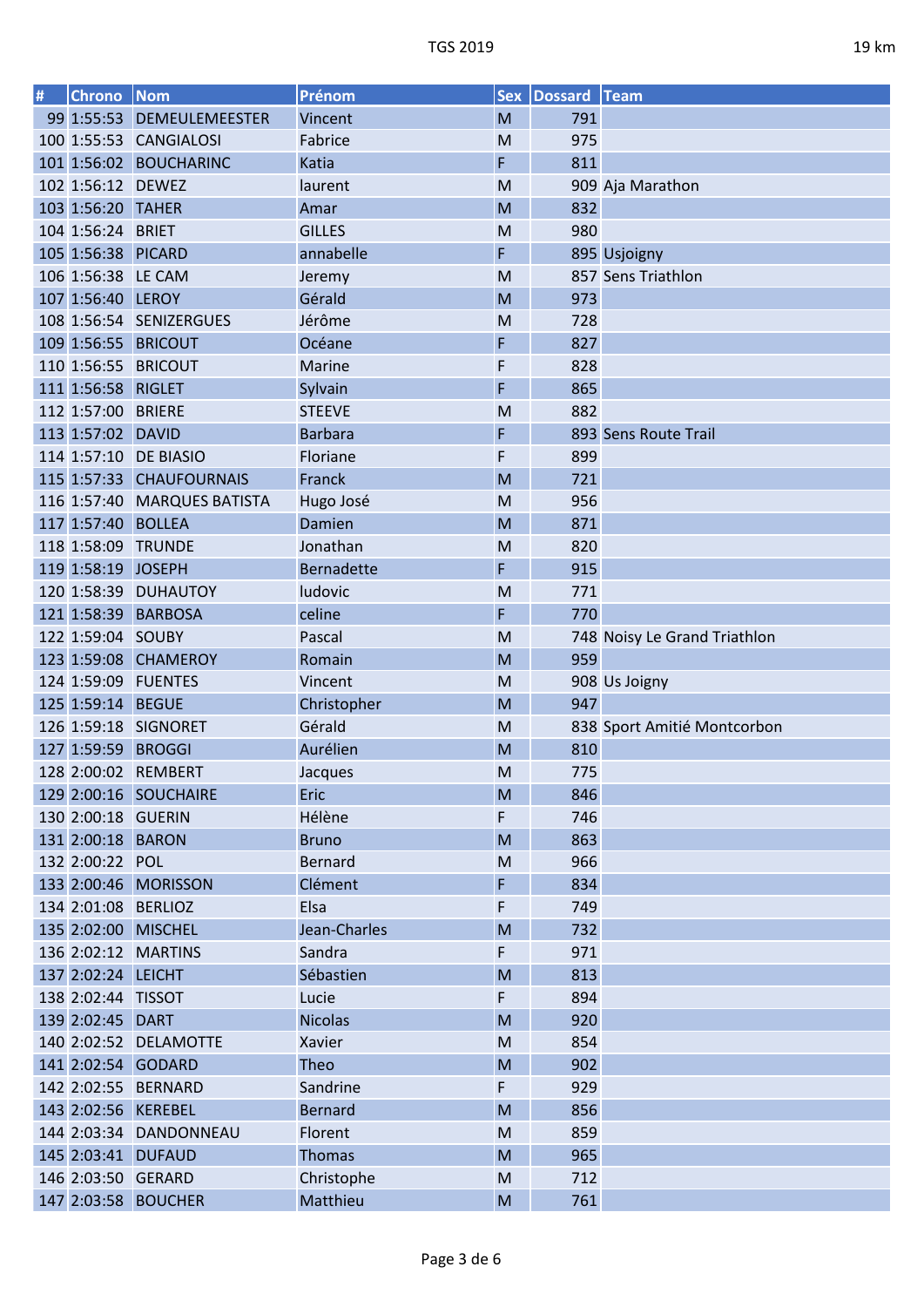| # | <b>Chrono</b>       | Nom                      | Prénom                  | <b>Sex</b> | Dossard Team |                                       |
|---|---------------------|--------------------------|-------------------------|------------|--------------|---------------------------------------|
|   |                     | 148 2:04:38 GERMAIN      | Audrey                  | F          | 903          |                                       |
|   | 149 2:05:03 JALTIER |                          | <b>BRICE</b>            | M          |              | 799 Sens Route Trail                  |
|   |                     | 150 2:05:10 RAMEAU       | Yves                    | M          |              | 782 Aj Auxerre Section Marathon       |
|   |                     | 151 2:05:16 BENAHMED     | <b>WALID</b>            | M          | 862          |                                       |
|   |                     | 152 2:05:17 LECOURT      | Florent                 | M          | 976          |                                       |
|   |                     | 153 2:05:33 CARAVÉO      | Philippe                | M          | 730          |                                       |
|   |                     | 154 2:05:39 BARBIER      | Cedric                  | M          | 982          |                                       |
|   |                     | 155 2:05:43 CLEMENT      | Fabien                  | M          |              | 864 Us Joigny                         |
|   | 156 2:05:51 CHERAT  |                          | Sebastien               | M          | 868          |                                       |
|   | 157 2:05:51 FOVET   |                          | cecile                  | F          | 944          |                                       |
|   | 158 2:06:01 LOUP    |                          | <b>Didier</b>           | M          |              | 897 Us Joigny                         |
|   | 159 2:06:06 BURLOT  |                          | Pierre-Yves             | M          | 801          |                                       |
|   |                     | 160 2:06:22 CHAUFOURNAIS | Jérôme                  | M          | 885          |                                       |
|   | 161 2:06:40 LESAGE  |                          | Christine               | F          |              | 948 Aja Marathon                      |
|   |                     | 162 2:06:40 CHANCA       | <b>MARIE-LAURE</b>      | F          |              | 911 Aj Auxerre Section Marathon       |
|   | 163 2:06:53 REGO    |                          | Joséo                   | M          | 984          |                                       |
|   | 164 2:06:55 LEMEE   |                          | Francois-guillaume      | M          | 787          |                                       |
|   | 165 2:06:58 LAFONT  |                          | Séverine                | F          | 933          |                                       |
|   |                     | 166 2:07:01 DAYRIES      | Sandrine                | F          | 705          |                                       |
|   | 167 2:07:15 PERNEY  |                          | <b>Stanislas</b>        | M          | 786          |                                       |
|   |                     | 168 2:07:18 BAUDRIER     | guillaume               | M          | 783          |                                       |
|   | 169 2:07:34 MILLET  |                          | François-Noël           | M          | 898          |                                       |
|   | 170 2:07:42 BARRÉ   |                          | Pascal                  | M          | 779          |                                       |
|   | 171 2:07:49 SANZ    |                          | philippe                | M          | 736          |                                       |
|   |                     | 172 2:08:27 BOUILLOT     | Fabien                  | M          | 727          |                                       |
|   | 173 2:08:28         | <b>QUILLACQ</b>          | Cécile                  | F          | 821          |                                       |
|   | 174 2:09:14 ZAHI    |                          | <b>DONIA</b>            | F          | 804          |                                       |
|   |                     | 175 2:09:47 DEVAUX       |                         | F          | 843          |                                       |
|   | 176 2:10:17 GUYOT   |                          | laetitia<br>Pauline     |            |              |                                       |
|   | 177 2:10:27         | <b>CRETEUR</b>           |                         | F          |              | 866 Acr Dijon                         |
|   |                     |                          | <b>Thierry</b><br>Denis | M          |              | 891 Aja Marathon                      |
|   | 178 2:10:57 PARIS   |                          |                         | M          |              | 710 Sens Route Trail                  |
|   |                     | 179 2:11:00 FERRIEN      | Pascal                  | M          | 967          |                                       |
|   |                     | 180 2:11:10 MENVIELLE    | Catherine               | F          | 762          |                                       |
|   | 181 2:11:13 DIE     |                          | emilie                  | F          | 714          |                                       |
|   |                     | 182 2:11:18 GROSDIDIER   | Axel                    | M          | 954          |                                       |
|   |                     | 183 2:11:48 PEREIRA      | Vanessa                 | F          | 887          |                                       |
|   |                     | 184 2:11:49 DALLA SEGA   | Adrien                  | M          | 886          |                                       |
|   | 185 2:12:00 TISSE   |                          | <b>Barbara</b>          | F          | 807          |                                       |
|   |                     | 186 2:12:18 CHAMPOUSSIN  | Vanessa                 | F          | 733 Srt      |                                       |
|   | 187 2:12:49 LOYE    |                          | Camilla                 | F          |              | 716 Fredensborg Atletik Klub Danemark |
|   |                     | 188 2:12:53 PESQUER      | Tony                    | M          | 847          |                                       |
|   | 189 2:13:00 DANIEL  |                          | Eva                     | F          | 744          |                                       |
|   |                     | 190 2:13:24 NIELS PETER  | Hannibalsen             | M          |              | 715 Fredensborg Atletik Klub Danemark |
|   |                     | 191 2:13:37 MAILLARD     | David                   | M          |              | 916 Acns                              |
|   |                     | 192 2:13:37 ROUSSEAUD    | Béatrice                | F          |              | 914 Acns                              |
|   |                     | 193 2:13:57 GAUCHOT      | Gérôme                  | M          | 932          |                                       |
|   |                     | 194 2:13:57 GOURBEYRE    | Sébastien               | M          | 934          |                                       |
|   |                     | 195 2:14:21 MARCILLY     | Julien                  | ${\sf M}$  | 842          |                                       |
|   |                     | 196 2:14:25 CHARRIER     | Johnny                  | M          | 981          |                                       |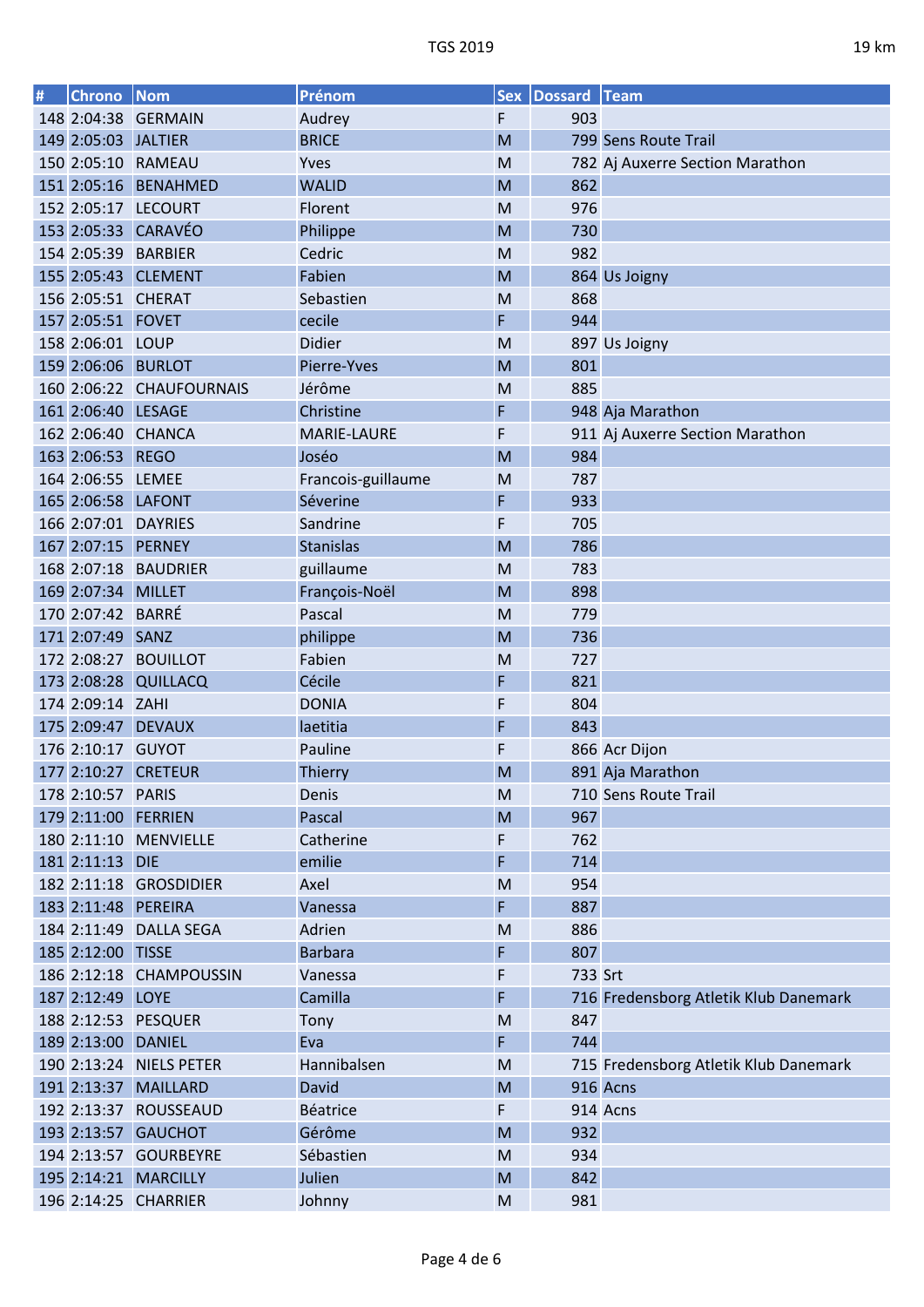| # | <b>Chrono</b>      | Nom                          | Prénom             | <b>Sex</b> | Dossard Team |                                      |
|---|--------------------|------------------------------|--------------------|------------|--------------|--------------------------------------|
|   | 197 2:14:25 VIGIER |                              | Alan               | M          | 987          |                                      |
|   | 198 2:14:42 ROLLET |                              | <b>SABRINA</b>     | F          |              | 809 Espérance Trail Nogent Sur Seine |
|   |                    | 199 2:14:50 DURAND           | Julien             | M          | 743          |                                      |
|   | 200 2:15:09 RUBEY  |                              | dominique          | M          | 772          |                                      |
|   | 201 2:15:21 LEPAPE |                              | Vincent            | M          | 927          |                                      |
|   |                    | 202 2:15:21 GOULLEY          | jean-yves          | M          | 952          |                                      |
|   | 203 2:15:21 DUPRÉ  |                              | Olivier            | M          | 763          |                                      |
|   |                    | 204 2:15:24 BENSOUSSAN       | <b>BRUNO</b>       | M          | 802          |                                      |
|   |                    | 205 2:15:31 CHARETIÉ ALVAREZ | Christelle         | F          | 719          |                                      |
|   |                    | 206 2:15:32 STOGNIY          | <b>Nicolas</b>     | M          | 814          |                                      |
|   |                    | 207 2:15:32 BARBEDETTE       | Noemie             | F          | 753          |                                      |
|   |                    | 208 2:15:37 TAALABI          | Imad               | M          | 704          |                                      |
|   | 209 2:15:48 DARLOT |                              | <b>ISABELLE</b>    | F          |              | 724 Us Joigny                        |
|   | 210 2:16:09 CHAPPA |                              | <b>GILLES</b>      | M          | 850          |                                      |
|   |                    | 211 2:16:37 BARBOSA DE SOUSA | Caroline           | F          |              | 889 As Chamvres                      |
|   | 212 2:16:37 HUGOT  |                              | Ingrid             | F          | 812          |                                      |
|   | 213 2:16:37 LUPTON |                              | Sophie             | F          |              | 890 Fr'anse                          |
|   | 214 2:16:42 PAÏS   |                              | Céline             | F          | 722          |                                      |
|   |                    | 215 2:16:43 NEBOUT           | <b>CHRYSTELE</b>   | F          | 723          |                                      |
|   | 216 2:17:15 ALLARD |                              | José               | M          | 957          |                                      |
|   | 217 2:17:16        | <b>ORECHOWA</b>              | Greg               | M          | 720          |                                      |
|   |                    | 218 2:17:17 BOISSON          | fabien             | M          | 768          |                                      |
|   | 219 2:17:58 POUJOL |                              | jean-michel        | M          | 949          |                                      |
|   | 220 2:18:07 MARC   |                              | <b>FOURGEUX</b>    | M          | 904          |                                      |
|   | 221 2:19:02 CAMIN  |                              | Christopher        | M          | 845          |                                      |
|   |                    | 222 2:19:05 LEVALTIER        | <b>JEAN CLAUDE</b> | M          | 707          |                                      |
|   | 223 2:19:45 LEROY  |                              | <b>Didier</b>      | M          | 855          |                                      |
|   |                    | 224 2:20:11 GIMENEZ          | Sylvie             | F          | 953          |                                      |
|   | 225 2:20:55        | <b>MESMER</b>                | Christine          | F          | 797          |                                      |
|   |                    | 226 2:21:02 LEFEUVE          | Romain             | M          | 837          |                                      |
|   |                    | 227 2:21:34 DEMOLDER         | <b>NICOLAS</b>     | M          | 803          |                                      |
|   |                    | 228 2:21:49 CONTANT          | sonia              | F          | 938          |                                      |
|   |                    | 229 2:22:11 FERNANDES        | <b>DELPHINE</b>    | F          | 793          |                                      |
|   |                    | 230 2:22:29 PAQUIER          | benoit             | M          | 798          |                                      |
|   | 231 2:22:36 TOSCO  |                              | Patrice            | M          | 921          |                                      |
|   | 232 2:23:27 GAIDOT |                              | Julien             | M          | 817          |                                      |
|   | 233 2:23:39 ROBERT |                              | Isabelle           | F          | 750          |                                      |
|   |                    | 234 2:24:29 FOUILLARET       | Eric               | M          | 778          |                                      |
|   |                    | 235 2:26:07 POLTZIEN         | nicolas            | M          | 963          |                                      |
|   | 236 2:27:22 FLEURY |                              | Christophe         | M          | 913          |                                      |
|   | 237 2:28:03 BELLIN |                              | <b>MARC</b>        | M          |              | 734 Gien Athle Marathon              |
|   |                    | 238 2:32:50 DURAND           | <b>CHRISTIAN</b>   | M          | 738          |                                      |
|   |                    | 239 2:32:51 DURAND           | <b>CLEMENT</b>     | M          | 739          |                                      |
|   |                    | 240 2:32:52 DURAND           | <b>CHRISTINE</b>   | F          | 737          |                                      |
|   |                    | 241 2:33:19 TRICARD          | Corinne            | F          | 754          |                                      |
|   |                    | 242 2:33:19 LEDOUX           | delphine           | F          |              | 767 Sens Triathlon                   |
|   | 243 2:36:12 VIDOT  |                              | Celine             | F          |              | <b>788 Vaudes Animations</b>         |
|   |                    | 244 2:37:49 MANGENOT         | <b>NATHALIE</b>    | F          | 928          |                                      |
|   |                    |                              |                    |            |              |                                      |
|   |                    | 245 2:40:28 DAYRIES          | Claude             | M          | 706          |                                      |